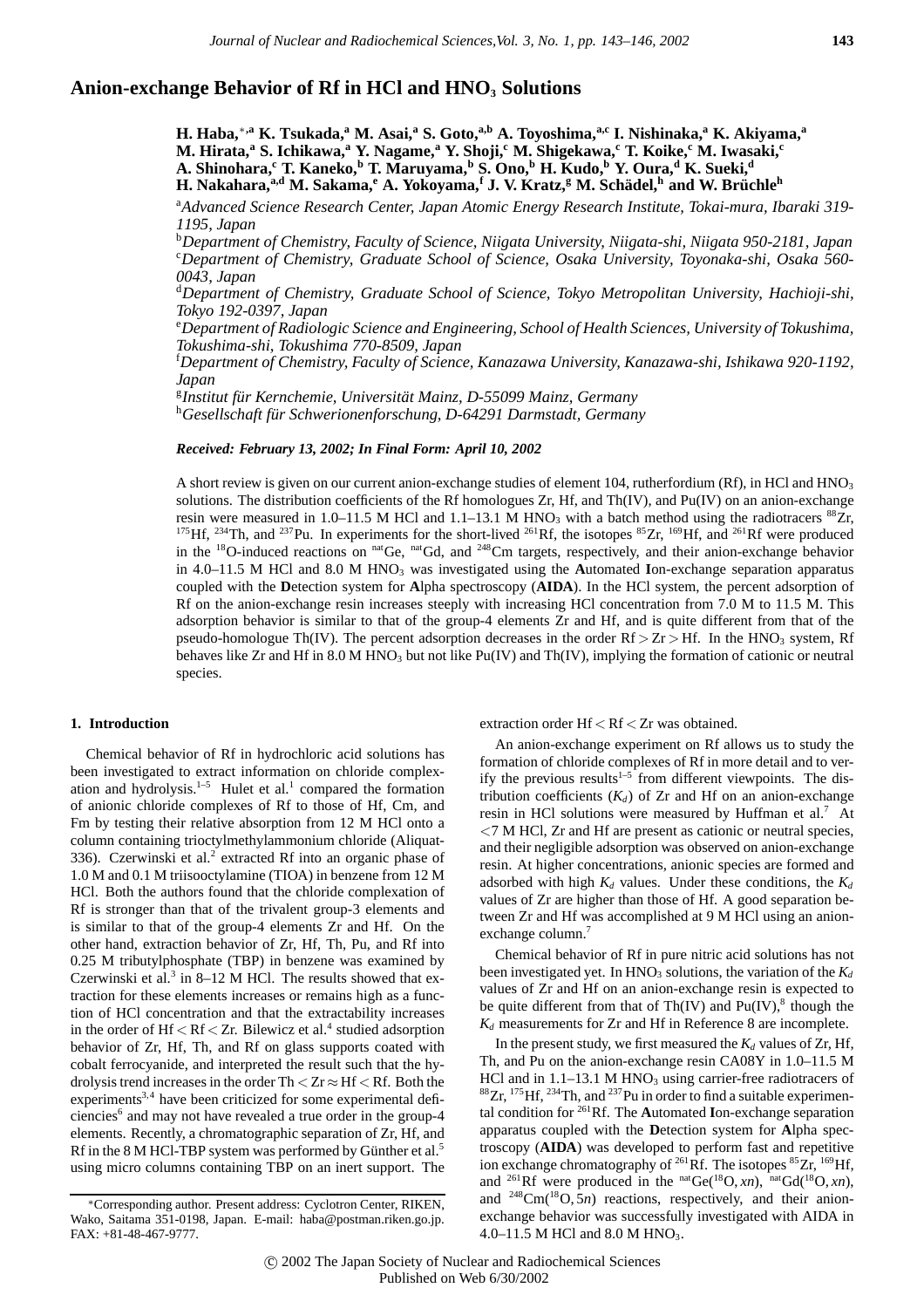## **2. Experimental**

**2.1. Batch Experiments.** The carrier-free radiotracers <sup>88</sup>Zr, <sup>175</sup>Hf, and <sup>237</sup>Pu were produced in the <sup>89</sup>Y(*p*, 2*n*),  $1^{175}$ Lu(*p*, *n*), and  $2^{37}$ Np(*p*, *n*) reactions, respectively, using the JAERI tandem accelerator. <sup>234</sup>Th was chemically separated from commercial  $UO_2(NO_3)_2.6H_2O$  as a daughter of <sup>238</sup>U. These tracers were stored in polypropylene vessels as 6.0 M HCl or 8.0 M HNO<sub>3</sub>.

The anion-exchange resin MCI GEL CA08Y with a particle size of about 20  $\mu$ m supplied by Mitsubishi Chemical Corporation was dried to a constant weight at 80 ◦C in a vacuum oven. 10–200 mg of CA08Y and 3 mL of a desired solution containing 50 *µ*L of the tracer solution were taken in a polypropylene tube, and shaken for 30 min at 20 ◦C. After centrifugation, 1 mL of the aqueous phase was pipetted into a polyethylene tube and subjected to γ-ray spectrometry with a Ge detector. As a standard, 50 *µ*L of the tracer solution was diluted to 1 mL with 6.0 M  $HCl$  or  $8.0 M HNO<sub>3</sub>$  in another polyethylene tube.

#### **2.2. On-line Experiments**

2.2.1. Production of <sup>261</sup>Rf, <sup>85</sup>Zr, and <sup>169</sup>Hf. The isotope <sup>261</sup>Rf was produced by the  $248 \text{Cm}(18\text{O}, 5n)$  reaction using a 94 MeV  $18O^{6+}$  beam from the JAERI tandem accelerator. The  $248$ Cm target of  $610 \mu g/cm^2$  thickness and 5 mm diameter was prepared by electrodeposition of  $Cm(NO<sub>3</sub>)<sub>3</sub>$  in 2-propanol onto a 2.4 mg/cm<sup>2</sup> thick beryllium backing foil. The target contained Gd (39.3% enriched <sup>152</sup>Gd) of 36  $\mu$ g/cm<sup>2</sup> thickness to produce Hf isotopes simultaneously and to monitor behavior of Hf in the identical experimental condition as <sup>261</sup>Rf. The 108.5-MeV <sup>18</sup>O beam passed through a Havar vacuum window (2.0 mg/cm<sup>2</sup>), helium cooling gas  $(0.09 \text{ mg/cm}^2)$ , the beryllium target backing, and finally entered the target material at 94 MeV. At this energy, the excitation function for the <sup>248</sup>Cm(<sup>18</sup>O, 5*n*)<sup>261</sup>Rf reaction exhibits a maximum of 13 nb.<sup>9</sup> The beam intensities were 200–300 particle nA.

In order to investigate behavior of Zr and Hf simultaneously, 85 Zr and <sup>169</sup>Hf were produced from a target consisting of <sup>nat</sup>Ge and <sup>nat</sup>Gd by the <sup>nat</sup>Ge(<sup>18</sup>O, *xn*) and <sup>nat</sup>Gd(<sup>18</sup>O, *xn*) reactions, respectively. The <sup>nat</sup>Gd target of  $370 \mu g/cm^2$  thickness and 5 mm diameter was electrodeposited on a  $2.7 \text{ mg/cm}^2$  thick beryllium backing foil, and then on the resulting Gd target the Ge target of 660 *µ*g/cm2 thickness was deposited by evaporation in vacuum.

Reaction products recoiling out of the target were stopped in helium gas (∼1 bar), attached to KCl aerosols generated by sublimation of KCl powder at 620–650 ◦C, and continuously transported through a Teflon capillary (2.0 mm inner diameter, 20 m long) to a chemistry room. The transport efficiency of  $^{261}$ Rf was estimated to be 33%.<sup>9</sup>

*2.2.2. On-line Anion Exchange Chromatography.* The online anion exchange chromatography of <sup>261</sup>Rf, <sup>85</sup>Zr, and <sup>169</sup>Hf was performed using AIDA.<sup>10</sup> The chromatography unit of AIDA was almost the same as that of the **A**utomated **R**apid **Chemistry Apparatus (ARCA) developed by Schädel et al.<sup>11</sup>** The reaction products transported by the He/KCl gas-jet system were deposited on the collection site of AIDA. After the deposition for 125 s, the collection site was moved on top of the micro column where 261Rf and 169Hf were dissolved with 170 *µ*L of conc. HCl (11.5 M) and fed into the column at a flow rate of 1.0 mL/min. On the average,  $6.56 \pm 0.31$  mg of the anionexchange resin CA08Y were filled in each 7 mm long column of 1.6 mm inner diameter. The effluent was collected on a tantalum disk as Fraction 1 and was evaporated to dryness with hot He gas and a halogen heat lamp. The remaining Rf and Hf in the column were eluted with 230 *µ*L of 4.0 M HCl at 1.1 mL/min. This effluent was collected on another Ta disk and evaporated to dryness as Fraction 2. In the experiments at 4.0, 7.0, 8.5, 9.0, and 9.5 M HCl, Rf and Hf were first fed into the column with 170  $\mu$ L of conc. HCl and the effluent was discarded. Then, 290 *µ*L of 4.0–9.5 M HCl was pumped to the column and the effluent was collected on the Ta disk as Fraction 1. The remaining Rf and Hf were eluted with 250  $\mu$ L of 4.0 M HCl as Fraction 2.

In the HNO<sub>3</sub> experiment, Rf and Hf, dissolved in 190  $\mu$ L of 8.0 M HNO3, were fed into the column at 1.2 mL/min and the effluent was collected as Fraction 1. Then, 220 *µ*L of 4.0 M HCl was used as Fraction 2.

Each pair of Ta disks, Fractions 1 and 2, were automatically transferred to  $\alpha$ -spectrometry station of eight 600 mm<sup>2</sup> passivated ion-implanted planar silicon (PIPS) detectors. Every detector had a 40% counting efficiency and its  $\alpha$ -particle energy resolution was about 80 keV FWHM. All events were registered event-by-event. After the  $\alpha$  measurement, the 493 keV  $\gamma$  ray of <sup>169</sup>Hf was monitored by Ge detectors for every third or fourth pair of samples to determine the distribution of Hf and its chemical yield. The average chemical yield of Hf was about 60% including the deposition efficiency of aerosols.

The experiments with  ${}^{85}Zr$  and  ${}^{169}Hf$ , produced from the Ge/Gd target, were performed in 4.0–11.5 M HCl and in 8.0 M  $HNO<sub>3</sub>$  under the same experimental conditions as those with  $^{261}$ Rf. The effluents were collected in polyethylene tubes and were investigated by γ-ray spectrometry.

#### **3. Results and Discussion**

**3.1. Batch Experiments.** The distribution coefficient  $K_d$  in units of mL/g was calculated using the following equation:

$$
K_d = \frac{A_r V_s}{A_s W_r},\tag{1}
$$

where  $A_r$  and  $A_s$  are the activities in the resin and the solution, respectively.  $V_s$  is the volume of the acid solution  $[mL]$  and  $W_r$ is the weight of the resin [g]. The variation of the  $K_d$  values on CA08Y for Zr, Hf, and Th(IV) is shown in Figure 1 as a function of HCl concentration. In the range of  $1.0-7.0$  M, the  $K_d$ values of these three elements decrease slightly with increasing HCl concentration and become almost constant, about 2 mL/g for Zr and Th and about 0.6 mL/g for Hf. Here, Zr and Hf are expected to be present as cationic and/or neutral species, i.e.,  $[M(OH)_2Cl]^+$ ,  $M(OH)_2Cl_2$ , and  $M(OH)Cl_3$  (M = Zr, Hf).<sup>12</sup> At higher concentrations, the  $K_d$  values of both  $Zr$  and Hf increase steeply with increasing HCl concentration, indicating that anionic species such as  $[M(OH)Cl<sub>5</sub>]<sup>2-</sup>$  and  $[MCl<sub>6</sub>]<sup>2-</sup>$  are formed. On the other hand, the  $K_d$  value of Th decreases with increasing HCl concentration above 8 M; no anionic chloride species are known for Th. The  $K_d$  values of Zr are higher than those of Hf at all the concentrations studied. It was found that the separation factor  $K_d(Zr)/K_d(Hf)$  shows a maximum of 10 at 9.5 M HCl, as reported by Huffman et al.,<sup>7</sup> and that the  $K_d$  value of Th  $(0.46 \text{ mL/g})$  at 9.5 M HCl is also quite different from those of Zr (650 mL/g) and Hf (60 mL/g). An anion-exchange experiment of Rf at 9.5 M HCl can be considered appropriate to find a difference in the chloride complexation from its homologous elements.

In Figure 2, the variation of the  $K_d$  values on CA08Y for Zr, Hf, Th(IV), and Pu(IV) is shown as a function of  $HNO<sub>3</sub>$  concentration. The  $K_d$  values of  $Zr$  and Hf decrease gradually with HNO3 concentration and they are almost identical. On the other hand, those of Th and Pu increase with increasing  $HNO<sub>3</sub>$  concentration and attain a maximum around  $8 \text{ M HNO}_3$ . The  $K_d$ values of Th and Pu at 8 M are more than one order of magnitude higher than those of Zr and Hf, reflecting the difference in the complex structures; Th and Pu are expected to form anionic complexes  $[M(NO<sub>3</sub>)<sub>6</sub>]<sup>2–</sup>$ , while Zr and Hf form neutral or cationic ones. Thus, the anion-exchange experiment of Rf was performed at  $8 \text{ M HNO}_3$ .

**3.2. On-line HCl Experiments.** From ion-exchange experiments performed 245, 366, 400, 395, 328, and 159 times at 11.5, 9.5, 9.0, 8.5, 7.0, and 4.0 M HCl, respectively, a total of 186  $\alpha$  events from the 78-s <sup>261</sup>Rf (8.28 MeV)<sup>13</sup> and its daugh-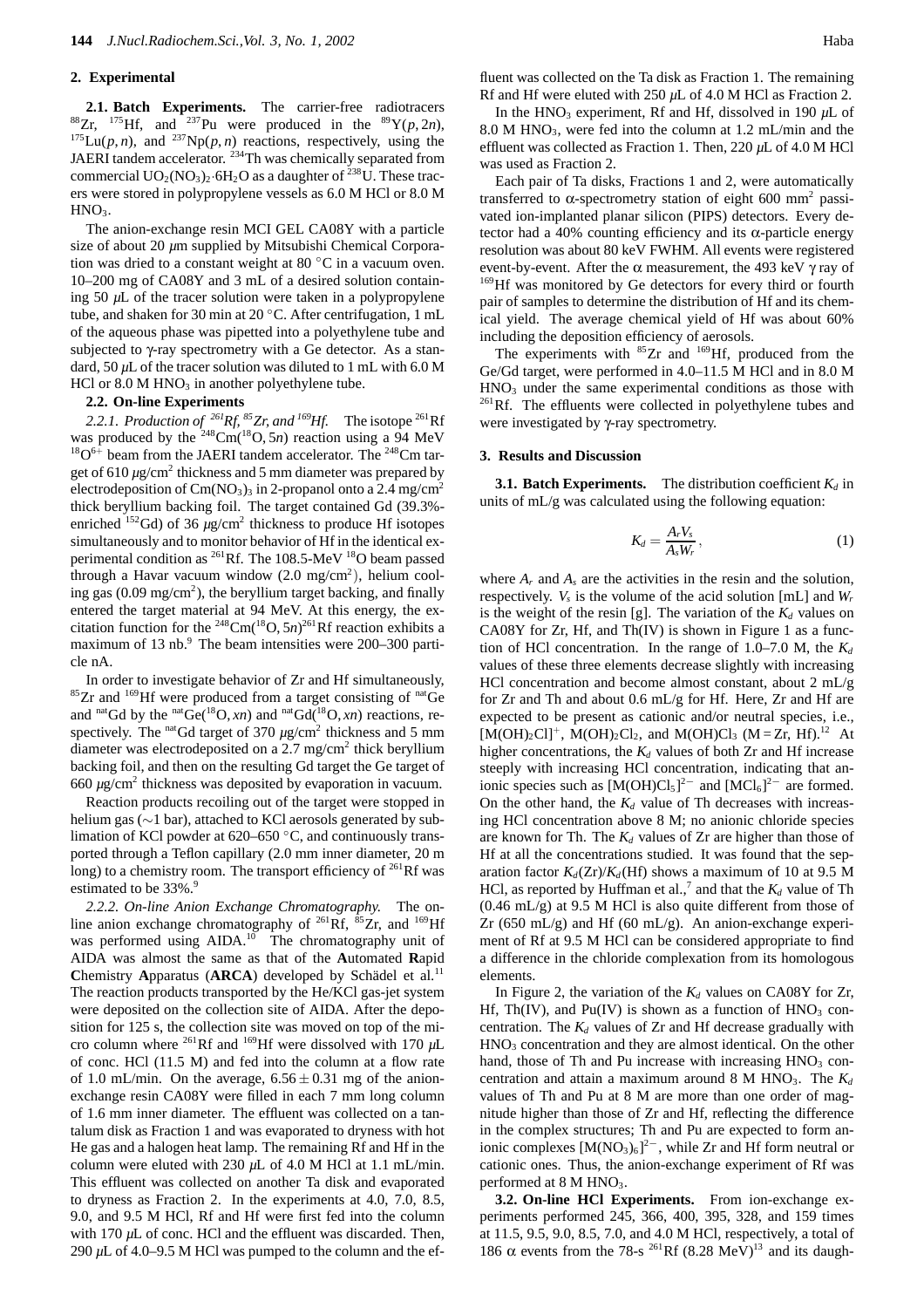

**Figure 1.** Variation of the distribution coefficient  $(K_d)$  for Zr, Hf, and Th(IV) on the anion-exchange resin CA08Y as a function of HCl concentration. The associated errors were evaluated from counting statistics. See text for other details.

ter 25-s <sup>257</sup>No (8.22, 8.27, 8.32 MeV)<sup>13</sup> were registered in the energy range of 8.00–8.36 MeV, including 35 time-correlated α pairs. The event ratio between α singles and α-α correlations, estimated from the 40% counting efficiency of the detector, is 3 : 1, which is consistent with the observed event ratio of 116 (=  $186 - 35 \times 2$ ) : 35 within the counting statistics.

From the activities *A*<sup>1</sup> and *A*<sup>2</sup> observed in Fractions 1 and 2, respectively, the percent adsorption (%*ads*) on CA08Y was calculated according to the following equation:

$$
\%ads = \frac{100A_2}{A_1 + A_2}.
$$
 (2)

The contribution of  $^{257}$ No formed from  $^{261}$ Rf was taken into account based on the %*ads* values for No determined in the separate experiments using <sup>255</sup>No produced in the <sup>248</sup>Cm( $^{12}C, 5n$ ) reaction.<sup>14</sup> The %*ads* value of  $97^{+3}_{-6}$ % at 11.5 M HCl indicates that Rf forms anionic chloride complexes which are strongly adsorbed on the anion-exchange resin. This is consistent with the previous findings in the extraction experiments into Aliquat-336 and TIOA1,2 as mentioned in sect. 1. In addition, the %*ads* values of  ${}^{85}Zr$  and  ${}^{169}Hf$  from 11.5 M are  $96 \pm 2\%$  and  $98 \pm 4\%$ , respectively. These high adsorptions indicate that the loading of these elements onto the column with 170 *µ*L of 11.5 M HCl was completely performed in the experiments at 4.0–9.5 M HCl.

The variation of the %*ads* values on CA08Y is shown as a function of HCl concentration in Figure 3. The data for  $^{261}$ Rf and <sup>169</sup>Hf obtained from the <sup>248</sup>Cm/<sup>152</sup>Gd target are shown by closed



**Figure 2.** Variation of the distribution coefficient  $(K_d)$  for Zr, Hf, Th(IV), and Pu(IV) on CA08Y as a function of  $HNO<sub>3</sub>$  concentration.



**Figure 3.** Variation of the percent adsorption (%*ads*) for Zr, Hf, and Rf on CA08Y as a function of HCl concentration. The associated errors for 261Rf were evaluated from counting statistics and those for 169Hf and <sup>85</sup>Zr were standard deviations in the replicate experiments. See text for other details.

squares and closed circles, respectively. Those for <sup>85</sup>Zr and <sup>169</sup>Hf from the  $n^{\text{nat}}\text{Ge}/n^{\text{nat}}\text{Gd}$  target are indicated by open squares and open circles, respectively. The data of Hf from both targets agree well. The %*ads* values of Rf increase rapidly with increasing HCl concentration from 7.0 M to 9.5 M, indicating that anionic chloride complexes such as  $[Rf(OH)Cl<sub>5</sub>]<sup>2–</sup>$  or  $[RfCl<sub>6</sub>]<sup>2–</sup>$ are formed. This adsorption behavior of Rf is very similar to that of the group-4 homologues Zr and Hf, and is quite different from that of the pseudo-homologue Th as expected from the low  $K_d$ values in Figure 1. It is interesting to note that the adsorption order is Rf *>* Zr *>* Hf, especially at 9.0 M HCl. This may indicate that the chloride complexing strength in group-4 elements decreases in the order of Rf *>* Zr *>* Hf. The %*ads* values of Zr, Hf, and Rf at 4.0 M HCl are  $3.0 \pm 0.3\%$ ,  $3.0 \pm 0.3\%$ , and  $4.5^{+6.3}_{-3.2}\%$ , respectively. These values are low enough for these elements to be stripped from the anion-exchange column.

**3.3. On-line HNO<sub>3</sub> Experiments.** From anion exchange experiments for  $8.0 \text{ M HNO}_3$  performed 217 times, a total of 20  $\alpha$  events from <sup>261</sup>Rf and <sup>257</sup>No were registered in the energy range of 8.00–8.36 MeV, including 5 time-correlated α pairs. The %*ads* values of 261Rf and 169Hf obtained from the Cm/Gd target on CA08Y with 190  $\mu$ L of 8.0 M HNO<sub>3</sub> are  $13^{+11}_{-7}\%$  and  $12 \pm 7$ %, respectively. The values for <sup>85</sup>Zr and <sup>169</sup>Hf from the Ge/Gd target are  $5.5 \pm 1.3\%$  and  $2.9 \pm 1.7\%$ , respectively. In order to determine the %*ads* value of Th, the tracer solution of 234Th was pipetted and evaporated to dryness on the collection site of AIDA, and the ion exchange of  $^{234}$ Th was performed under the same experimental condition as those for  $^{261}$ Rf. The %*ads* value of <sup>234</sup>Th at 8.0 M HNO<sub>3</sub> was found to be  $99 \pm 3\%$ . More than 80% of Zr, Hf, and Rf were eluted from the column with 190  $\mu$ L of 8 M HNO<sub>3</sub>, while Th was strongly adsorbed. This indicates that Rf forms cationic or neutral species in 8.0 M  $HNO<sub>3</sub>$  like Zr and Hf but not like Th(IV) and Pu(IV).

The structures of Zr, Hf, and Th complexes in the aqueous systems are quite important for discussion of the results of ion-exchange experiments and also of theoretical molecular orbital calculations. Recently, we measured X-ray Absorption Fine Structure (XAFS) spectra of Zr and Hf in 1.0–11.5 M HCl and 8.0 M HNO<sub>3</sub> at the High Energy Accelerator Research Organization Photon Factory (KEK-PF). In addition, the relativistic density functional calculations for the hexachloride- and hexanitrate-complexes of Zr, Hf, Th, and Rf are under study in our group.<sup>15,16</sup> These results will be reported elsewhere.

**Acknowledgement.** The authors would like to express their gratitude to the crew of the JAERI tandem accelerator for their invaluable assistance in the course of these experiments. This